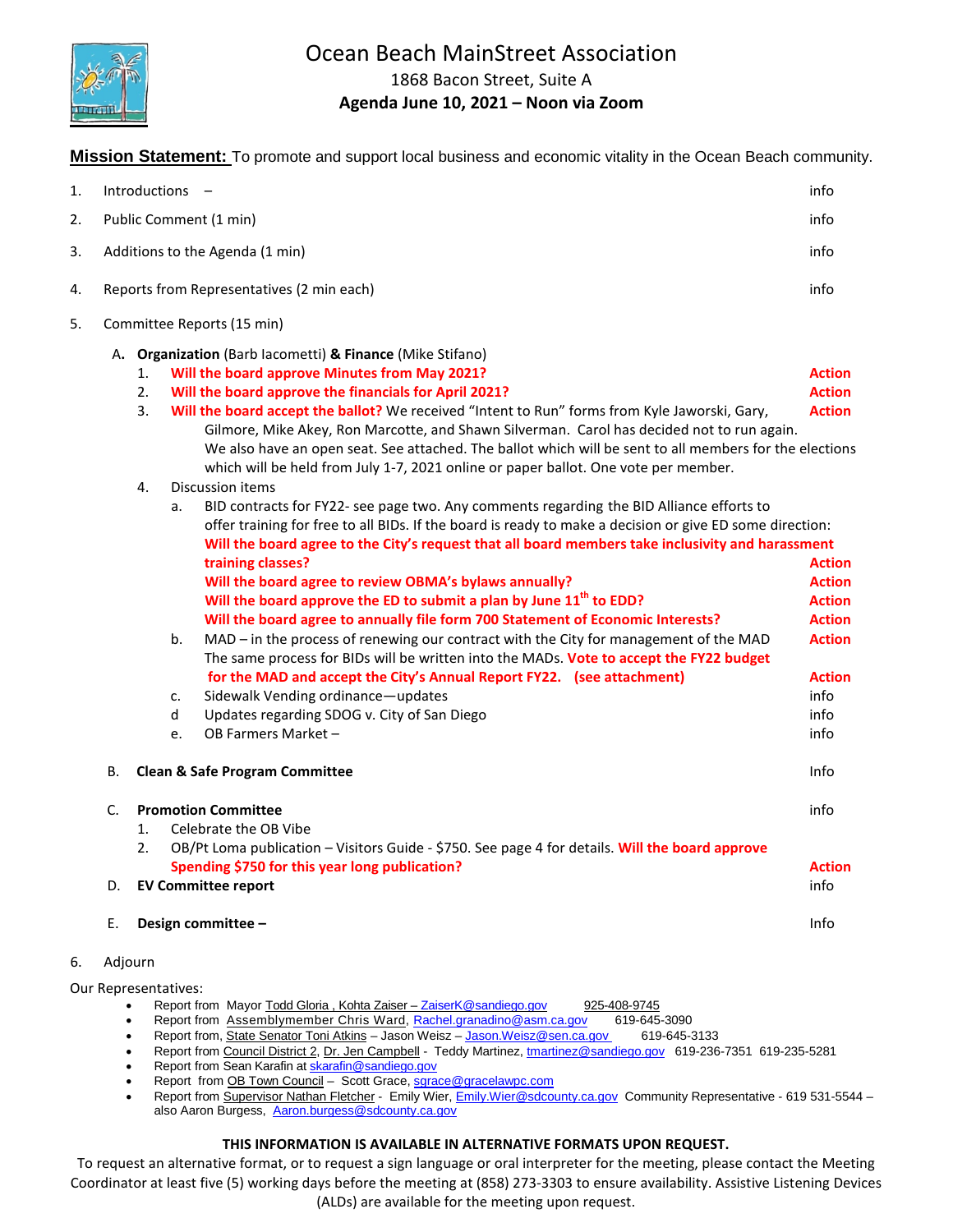#### BID contracts for FY22 information. It seems likely that MAD contracts for FY22 will be subject to this also.

At a recent May City Council meeting, the following motion was made and approved by District 3 Council person. Please note that they have reduced our contract to 6 months while asking us to meet new compliance requirements during that six months.

*Approving a six-month extension ("Third Amendment") of the FY2019 BID Management Agreements with the nonprofit association manager for each specified BID, with a six-month renewal subject to compliance with the accountability provisions as determined by Economic Development Department staff; and*

*Approving additional accountability provisions in the Third Amendment requiring an annual review of the BID association bylaws, an anti-harassment and inclusivity workplace policy signed by all BID association board directors and employees, and annual anti-harassment and inclusivity workplace training for all association board directors and employees;*

We were unaware that there was only a six-month extension as it is usually 12 months. So all the BIDs were shocked and taken aback by that change. I believe the City Council wants to be assured that any non-profit that they write a contract with will have good bylaws, practice HR policies like anti-harassment and inclusivity in the work place policies and so on.

Last week or so after that vote we received this list from Economic Development Dept requiring that we respond by June 11<sup>th</sup> with a plan which included all of the following. The last two bullet points were not part of the Council motion and vote:

- annual review of the BID association bylaws *currently we do this every 3 to 5 years*
- anti-harassment and inclusivity workplace policy signed by all BID association board directors and employees, - *our employees have all this verbiage in our Employee Handbook*
- annual anti-harassment and inclusivity workplace training for all association board directors and employees – *our employees will need to go through this training.*
- annual opportunity for Board Members, assessment payers, and the general public to provide input on the performance of the nonprofit management association and their chief executive. – *all of our meetings are open and have public comment. Our office is open and staffed 5 days per week for anyone to come, call, or email about an issue.*
- establish a Conflict of Interest Code to include the requirement that all Board Members and the chief executive of the nonprofit management association file a Form 700. – *board members already fill out a Conflict of Interest form each year and IRS Form 990 includes "Compensation of Officers, Directors, Trustees, Key employees, Highest compensated employees and Independent Contractors (making over \$100,000 per contract). All board members are listed and attest to no conflict of interest.*

On 6-4-21, all the BIDs met in a BID Alliance meeting (Barb and Mike A were in the zoom meeting) to discuss the problems associated with making a plan by June  $11^{th}$ . In attendance was Stephen Whitburn, District 3 Council person who made the motion at the top of this page. He explained that his motion did not include the last two bullet points and his office is working on having a more open dialogue with City EDD about why they included those two items.

I have sent an email to Jen Campbell's office and the Mayor's office to get clarification about the last two items and the rushed timeframe. We have also pushed back on any board members having to file a form 700 which is a Conflict of Interest form that you would list your holdings. Our IRS annual filing along with the Conflict of Interest forms that you all fill out every March should be enough.

Today, would the board like to make a motion to send the City EDD a letter that says we cannot meet the deadline of June  $11<sup>th</sup>$  to have our plan in place? We are happy to address a plan for the first three bullet points over the next month, but will need significant time to respond to the last two bullet points and would be brought to either the August or September board meeting.

The BID Alliance is putting together a work plan that includes bylaw reviews, anti-harassment/inclusivity training for board members and employees, and putting together the anti -harassment/inclusivity workplace policy that board members and employees will sign. This will be at no cost to each BID in the Alliance.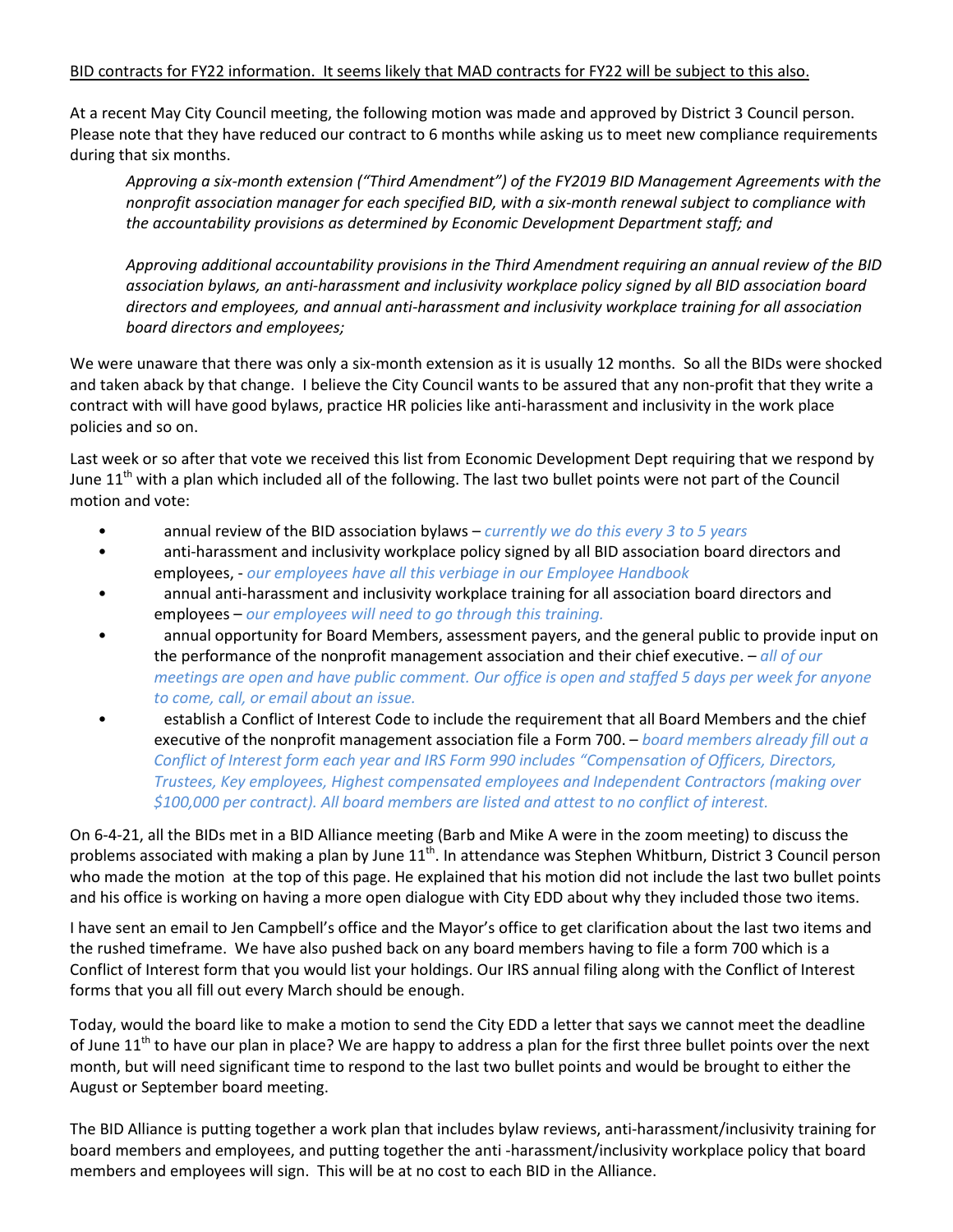### After our emergency BID Alliance meeting on Friday, we received this from the BID Alliance:

On Wed, Jun 2, 2021 at 2:59 PM Chris Clark [<chris@bidalliance.org>](mailto:chris@bidalliance.org) wrote:

Good afternoon Alliance members,

As mentioned at our Board Meeting last week, the BID Alliance has developed a plan for our members to address the new City of San Diego requirements for BIDs and their boards. Outlined below is our approach to providing inclusivity and anti-harassment training as well as information on shared member resources to assist in your review of your bylaws and other documents.

**If you are interested in participating in the Alliance's training program, please respond to this message letting me know no later than close of business Friday, June 4th.** We will offer access to these trainings for your staff and board members for free as an Alliance member benefit, pending the BID Alliance board approval. To get that final cost to the Alliance, we need a final headcount so please respond promptly.

#### **Inclusivity Training**

- Program: The Art of Inclusive Communication
- Provider: National Conflict Resolution Center
- Cost to you: Free
- Duration: 2 hours
- Format: Live or virtual
- Program information availabl[e here](https://www.ncrconline.com/mediation-conflict-resolution-training/worshops/art-inclusive-communication)

## **Anti-Harassment Training**

- Program: The Bystander Challenge
- Provider: National Conflict Resolution Center
- Cost to you: Free
- Duration: 2 hours
- Format: Live or virtual
- Program information availabl[e here](https://www.ncrconline.com/bystander)

## **Documents, Policies and Procedures**

The Alliance will provide members with a shared resources folder including examples of policy documents to assist in staying compliant with the City. This will include a standardized response letter for your submission of this material to the Economic Development Department by their June 11th deadline.

Please let us know as soon as possible if you are interested in joining the Alliance trainings. I understand that you may need to seek formal approval from your Board, but let us know if you are at least interested so we can move forward with creating our group package.

Chris Clark

Policy & Programs Coordinator